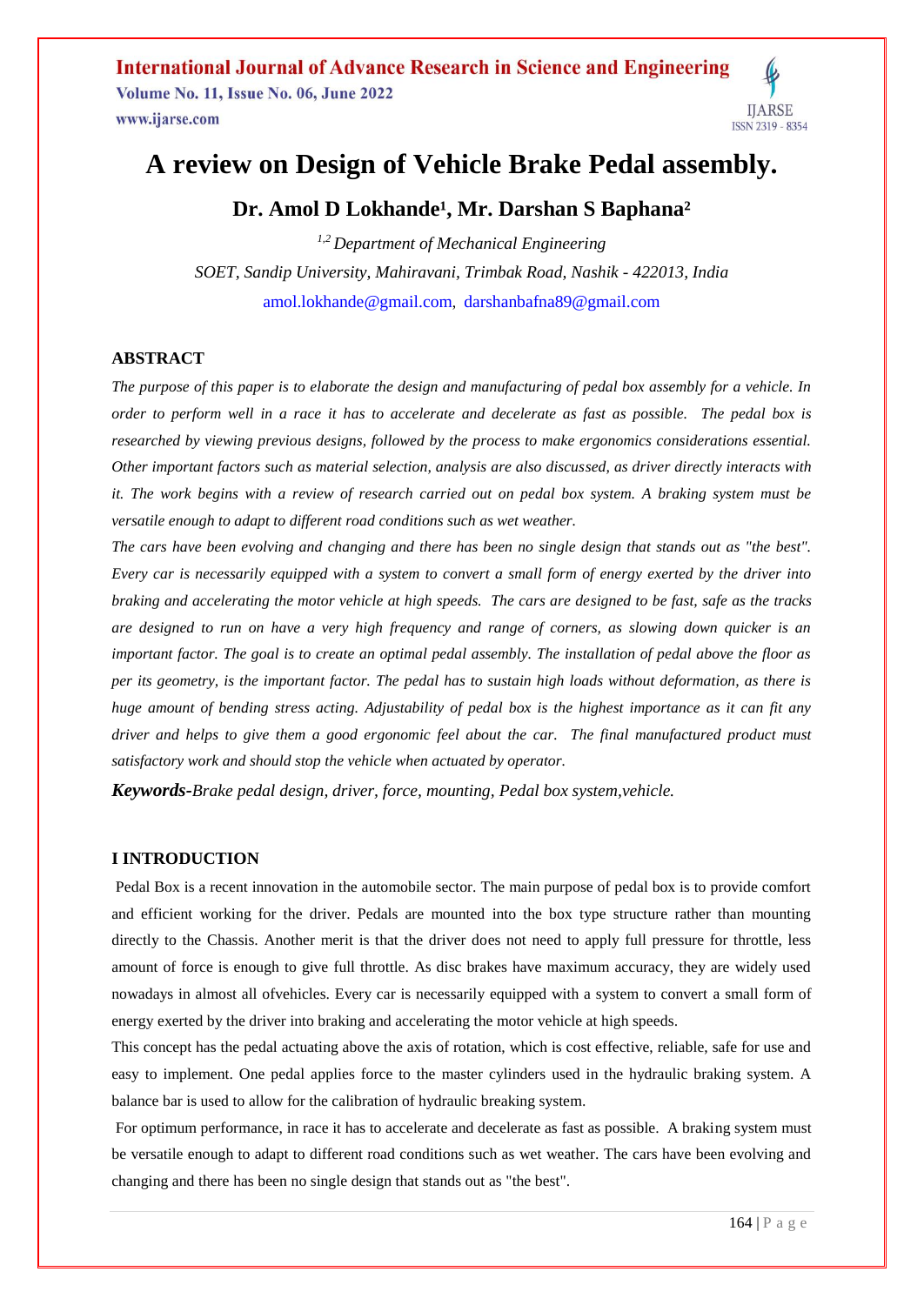# **International Journal of Advance Research in Science and Engineering Volume No. 11, Issue No. 06, June 2022** www.ijarse.com



 The cars are designed to be fast, safe as the tracks are designed to run on have a very high frequency and range of corners, as slowing down quicker is an important factor. The principles of operation are important to take into consideration. The goal is to create an optimal pedal assembly. The final assembly must be effectively integrated into the frame and interact with the hydraulic brake system and the electrical system of the racecar. The final manufactured product must satisfactory work and should stop the vehicle when actuated by operator.

#### **II METHODOLOGY**

 The aim is to lock all the 4 wheels at the same time in a lightweight car. Adjustability of pedal box is the highest importance as it can fit any driver and helps to give them a good ergonomic feel about the car. For designing the pedal box various parameters are considered such as weight, operating climate, driver's effort, serviceability, packaging, material and geometry. By considering the various values of above mentioned parameters the number of iterations are carried out.

The design has a simple geometry with a special mounting acting as supporting member as well as being a positive stop itself, which restricts the pedal after particular degrees of movement. This design is simpler, if viewed from manufacturing aspect and cost effective. The orientation of the brake pedal follows the orientation of the accelerator and the clutch pedal. The master cylinders returns the brake pedal to its resting position. Thus, the other two pedals need a spring to return to their original position.

 As per the norms, the material to be selected is Aluminum and Steel. The pedal has to sustain high loads without deformation, as there is huge amount of bending stress acting. The aluminum selected has high resistance to shock loads, high strength to weight ratio, and excellent machinability. For multiple mountings, mild steel is selected. A prototype from wood can also be made to see the actual pedal travel. So the initial and final position of the pedal at same pivot point can also be observed.

As per the basics, the optimum pedal height for driver's foot size is 8 inches. The installation of pedal above the floor as per its geometry, is the important factor. Hence in order to comply with the above objective, the mounting for pedals are made in such a way that it acts as a positive stop and throttle pedal itself, and provide a required leverage ratio. With this mounting, the leverage ratio of pedal can be varied, with reduced driver's effort to actuate brakes.

#### **III FINITE ELEMENT ANALYSIS**

 The final results were obtained by analyzing the product. Forces acting on brake pedal are only the force exerted by driver and the opposed force against the driver. For the clutch and throttle pedal, only the driver's force is acted for actuation of clutch or accelerator by cable. And a fixed support is provided at the bottom pivot point. The mounting for pedals are made in such a way that it acts as a positive stop and throttle pedal itself, and provide a required leverage ratio.

#### **Force considerations for Brake pedal-**

The force applied by the driver on accelerator, clutch and brake pedal is taken as the weight of driver. (Justification- As the human self-weight is the maximum force which can be exerted).